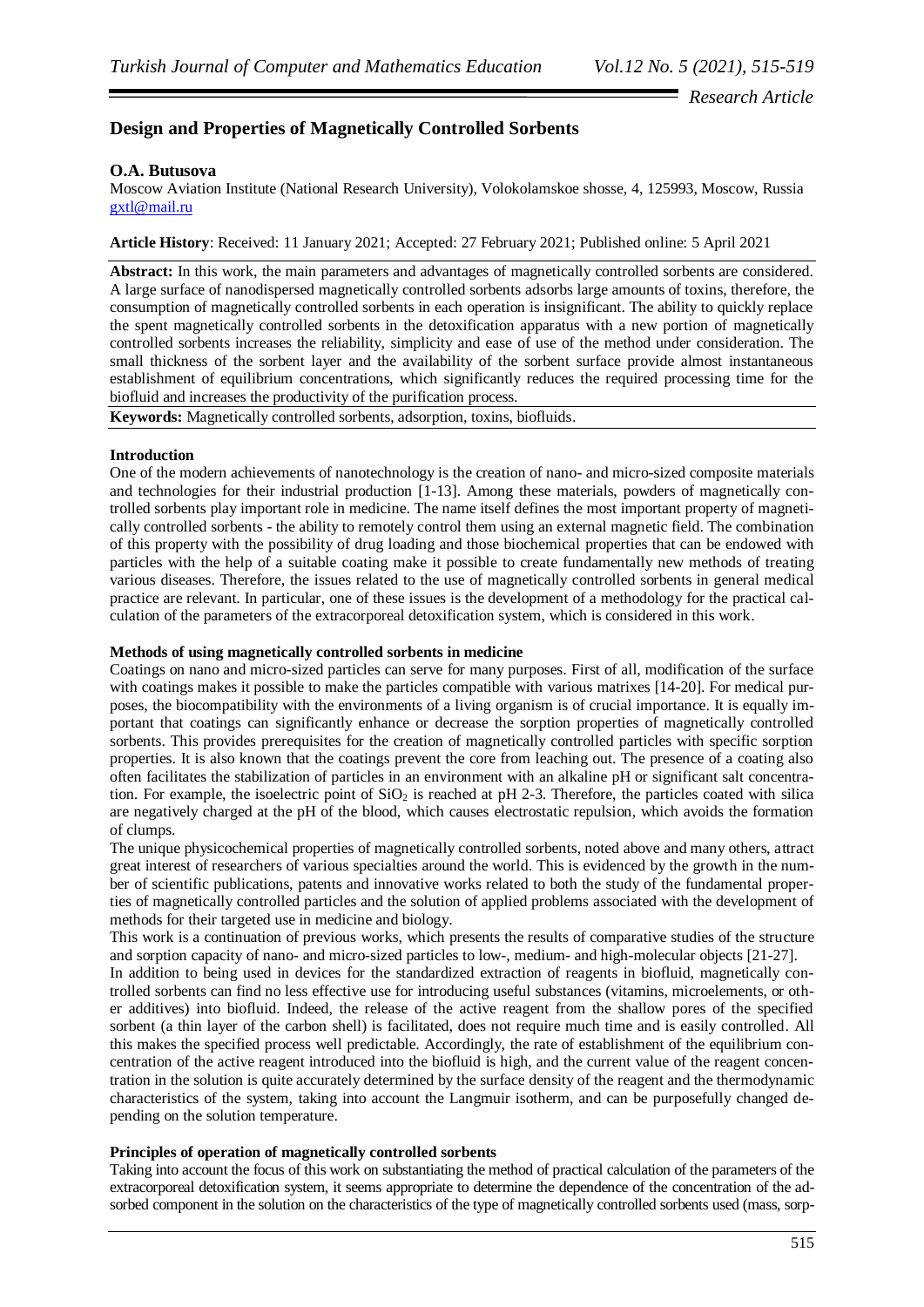tion capacity). Obtaining quantitative estimates will make it possible to reasonably set the required dosage of magnetically controlled sorbents for a specific detoxification procedure. Important, that temperature conditions can strongly affect the material and its behavior, so, a range of works was devoted to modelling of temperature conditions of materials [28-38]. To achieve the task, it is useful to consider the essence of the used physical phenomenon - adsorption and clarify the meaning of the characteristic parameters describing it.

The adsorption capacity of any adsorbent is determined primarily by its specific surface area,  $s_0 = s/m$  where  $s_0$  is

the surface area of the adsorbent;  $m = Vd$  - its mass; d (kg/m<sup>3</sup>) - the density of the adsorbent, V(m<sup>3</sup>) - the volume. From this we obtain  $s_0 = s/(Vd) = (1/d)\delta$  , where  $\delta = s/V$  is the degree of dispersion (fragmentation) of the adsorbent.

Specific surface area of the adsorbent  $S_0$ , and, consequently, its adsorption capacity will be the greater, the greater

its degree of dispersion  $\delta$  , or the smaller the linear dimensions of the particles into which the adsorbent is crushed. Active (well absorbing) adsorbents have a very large specific surface area. For example, the absorbers most often used

for scientific purposes and industrial practice - activated carbon, silica gel, zeolites – have  $S_0$  up to several hundred and even thousands of square meters per 1 g.

The ability of the adsorbent to absorb the adsorbate is characterized by the amount of adsorption. The amount of adsorption is the excess mass of the adsorbate in the boundary layer over its mass in an equal volume of the environment, referred to the unit surface of the adsorbent.

Sometimes the adsorption value is expressed in moles of adsorbate per  $1 \text{ m}^2$  (or  $1 \text{ cm}^2$ ) of the adsorbent surface. Since quite often the surface of the adsorbent is unknown, the value of adsorption is expressed in moles of adsorbate per 1 g of adsorbent (mol/g). It is customary to evaluate the process of toxin sorption by the adsorbing surface using the curves of Langmuir sorption isotherms.

As you know, the surface of solids, like liquids, has an excess free Gibbs energy. However, solids, unlike liquids, cannot change the surface area by spontaneous change in shape. Therefore, the tendency to a decrease in the excess surface Gibbs energy in systems where the solid phase (the surface of magnetically controlled sorbents) is in contact with a liquid solution manifests itself mainly in the ability to retain solute molecules on the surface. The latter is possible if the molecules of the solute interact with the surface more strongly than with the molecules of the solvent - the liquid to be purified (adsorption).

The dependence of the adsorbed amount of toxin  $\Gamma$  on its concentration in solution at a constant temperature is called the adsorption isotherm, a typical form of which is shown below in Fig.1.

The Langmuir adsorption isotherm in coordinates  $\Gamma=\Gamma(C_a)$  is a hyperbola and is shown in Fig.1.



Figure: 1. Adsorption isotherm and its characteristic regions.

During adsorption, the surface of the adsorbent is gradually filled with molecules of the adsorbed substance: first, the most active areas are filled, and then the entire surface. After filling it, molecules can form a second, third, etc. layers. Therefore, a distinction is made between monomolecular and polymolecular adsorption. Given the monomolecularity of the adsorption layer, its thickness is obviously limited. In this case, the amount of toxin absorbed by the sorbent cannot exceed the limiting value  $\Gamma=\Gamma_{\rm max}$  .

Let the homogeneous surface of the adsorbent absorbing the substance be partially occupied by the adsorbate molecules. Equilibrium will be established when the number of adsorbate (toxin) molecules sorbed on the surface per unit of time becomes equal to the number of molecules leaving it during the same time. The number of sorbed molecules, expressed in mol per second, is proportional to the concentration of the adsorbate  $C_a$  and the fraction of the surface that remains free. If the entire surface has an area of one and the occupied fraction of the surface is  $\theta$ , the share  $(1-\theta)$  is free. It's obvious that  $\theta = \Gamma/\Gamma_{\max}$ , i.e.  $\theta$ , thus, there is the degree of filling of the adsorbent with adsorbate.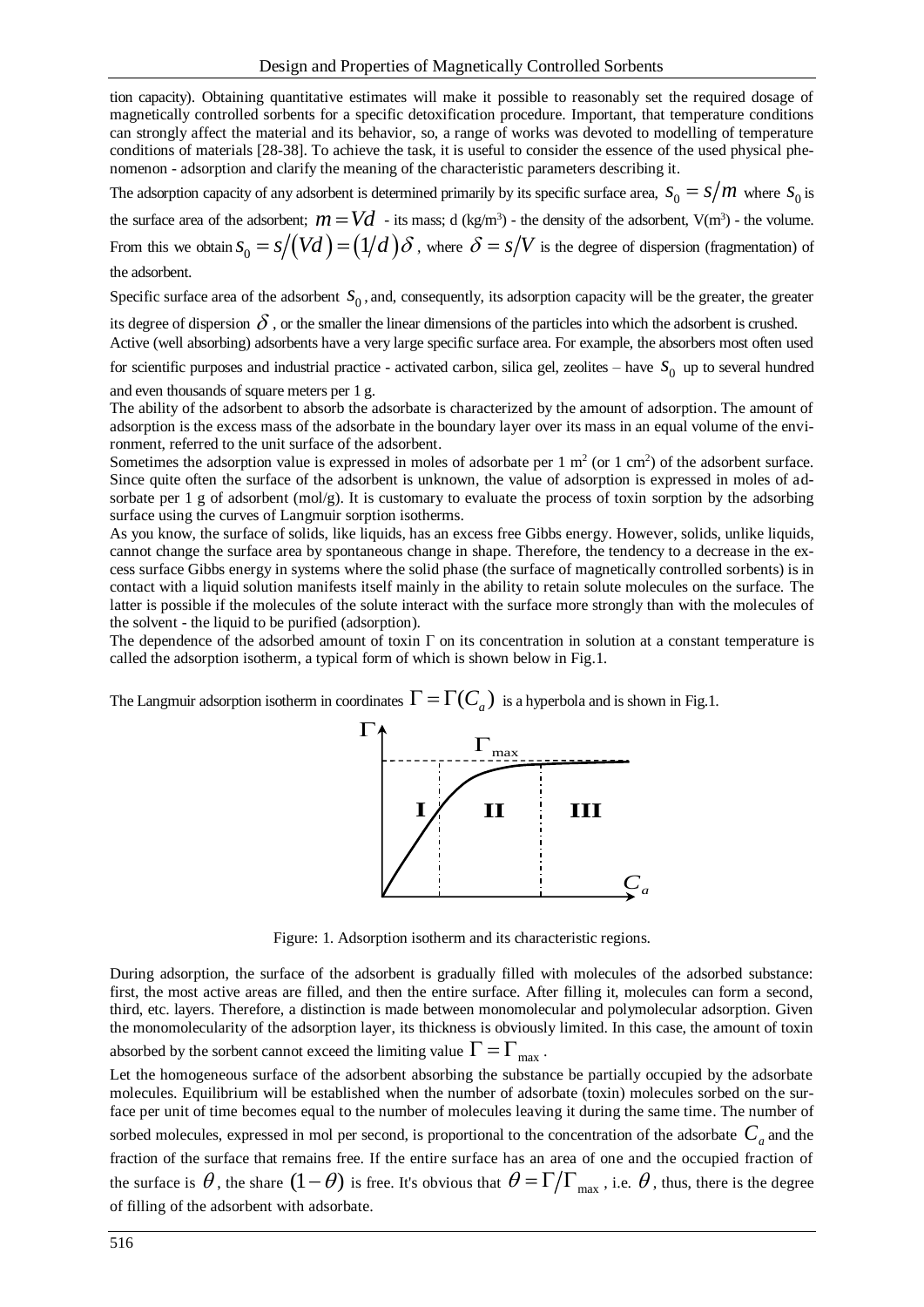For a molecule to be adsorbed, it must hit the surface of the adsorbent and hit an unoccupied place. Due to the fact that the number of hits is proportional to the concentration of the adsorbate  $C_a$ , and the probability of hitting an unoccupied place is proportional to the fraction of the free surface  $(1 - \theta)$ , therefore the rate of binding of molecules by the surface (adsorption rate)  $V_1 = k_1 C_a (1 - \theta)$ , where  $k_1$  is the rate constant of the adsorption process.

A molecule is desorbed when its energy is sufficient to detach from the surface. The number of such molecules will obviously be proportional to the total number of adsorbed molecules, i.e.  $V_2 = k_2 \theta$ , where  $k_2$  is the rate constant of the desorption process.

Adsorption equilibrium occurs when  $V^{}_1 = V^{}_2$  or  $k^{}_1C^{}_{\phantom{1}a}(1-\theta) = k^{}_2\theta$  , from where:

$$
\frac{k_1}{k_2} = K_p = \frac{\theta}{C_a(1-\theta)},
$$

where  $K_p$  – constant of adsorption equilibrium at a given temperature.

From the last equation we find  $\theta = K_{p}C_{a}/(1+K_{p}C_{a})$ . Hence, taking into account the replacement  $\theta = \Gamma/\Gamma_{\text{max}}$ , get:

$$
\Gamma = \Gamma_{\text{max}} K_p C_a \Big/ \Big( 1 + K_p C_a \Big).
$$

This equation is the Langmuir adsorption isotherm equation for one component, where  $\,C_{_a}$  is the equilibrium concentration of the adsorbate (toxin).

For small  $C_a$ , i.e. when the relation is  $1 \gg K_p C_a$  satisfied, we arrive at Henry's law (region I):  $\Gamma = \Gamma_{\text{max}} K_p C_a$ .

In the region of high concentrations, i.e. when the relation  $1 << K_{p}C_{a}$  , we get equality  $\Gamma = \Gamma_{\max}$  , corresponding to the state of saturation, when the amount of adsorbed toxin does not change with an increase in its concentration  $C_a$  (region III).

Thus, the Langmuir equation well reflects the features of the isotherm in the region of low and in the region of high concentrations, but it does not always convey well the dependence  $\Gamma = \Gamma(C_a)$  in the intermediate region II (Fig. 3). The latter circumstance, however, is insignificant, since when analyzing issues related to the detoxification of biofluids, we are interested in the region of low concentrations  $C_{_a}$  , i.e. area I of the graph  $\Gamma=\Gamma(C_{_a})$  .

Obviously, the magnitude of adsorption depends both on the nature of the adsorbent and adsorbate, and on the conditions of the process, in particular, on the temperature of the biological environment. For example, the nature of the temperature dependence of the sorption-desorption process is shown in Fig. 2, where, for comparison, three graphs are shown corresponding to different temperatures of the process.



Figure: 2. Dependence of the amount of absorbed toxin on its concentration in a liquid medium at different tem-*C* peratures  $T$  ;  $T_{\scriptscriptstyle 3} > T_{\scriptscriptstyle 2} > T_{\scriptscriptstyle 1}$  .

In order to derive the equation of the adsorption isotherm, a number of simplifications are introduced. All the places where the adsorbed particles are fixed are the same, and adsorption on one of them does not affect the state of the other. The interaction between the adsorbed particles is negligible. The adsorption layer is monomolecular, i.e. it consists of one layer of molecules. In this case, the bond of the adsorbate with the adsorbent is suf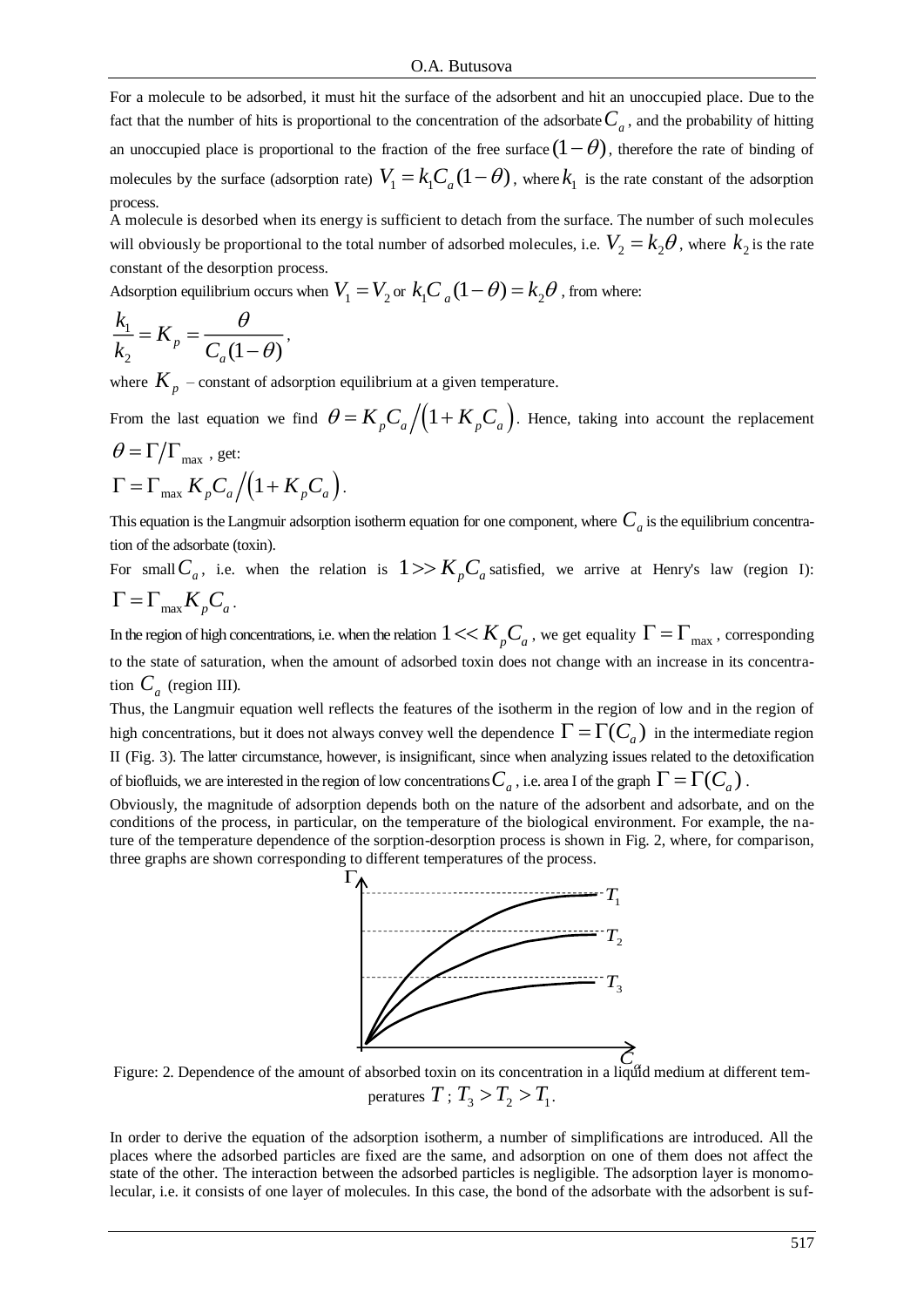ficiently strong, which excludes the movement of the adsorption complex along the surface of the adsorbent (localized adsorption).

#### **Conclusion**

The high efficiency of nanosized powders for sorption of high-molecular compounds was shown. The main regularities of the adsorption of organic compounds on the surface of solid particles are shown. The parameters of magnetically controlled sorbents are considered. The results obtained open up prospects for the use of magnetically controlled sorbents in medicine in the development of technologies and devices for extracorporeal detoxification of biological media of the body.

### **References**

- 1. Rabinskiy, L.N., Sitnikov, S.A. Development of technologies for obtaining composite material based on silicone binder for its further use in space electric rocket engines// Periodico Tche Quimica, 2018, 15 (Special Issue 1), p. 390–395.
- 2. Formalev, V.F., Kolesnik, S.A., Kuznetsova, E.L. Identification of new law for decomposition of bonding heat-shielding composite materials/Asia Life Sciences. 2019 (1), p. 139-148.
- 3. Rabinskiy, L.N., Tushavina, O.V. Problems of land reclamation and heat protection of biological objects against contamination by the aviation and rocket launch site // Journal of Environmental Management and Tourism, 2019, 10(5), p. 967–973.
- 4. Bulychev, N.A., Rabinskiy, L.N., Tushavina, O.V. Effect of intense mechanical vibration of ultrasonic frequency on thermal unstable low-temperature plasma// Nanoscience and Technology, 2020, 11(1), p. 15–21.
- 5. Astapov, A.N., Kuznetsova, E.L., Rabinskiy, L.N. Operating capacity of anti-oxidizing coating in hypersonic flows of air plasma // Surface Review and Letters, 2019, 26(2), 1850145 p.
- 6. Rabinskiy, L.N., Tushavina, O.V., Starovoitov, E.I. Study of thermal effects of electromagnetic radiation on the environment from space rocket activity // INCAS Bulletin, 2020, 12 (Special Issue), p. 141–148.
- 7. Babaytsev, A.V., Orekhov, A.A., Rabinskiy, L.N. Properties and microstructure of AlSi10Mg samples obtained by selective laser melting// Nanoscience and Technology, 2020, 11(3), p. 213–222.
- 8. Bulychev, N.A., Bodryshev, V.V., Rabinskiy, L.N. Analysis of geometric characteristics of two-phase polymer-solvent systems during the separation of solutions according to the intensity of the image of micrographs//Periodico Tche Quimica, 2019, 16(32), p. 551–559.
- 9. Bulychev N. A., Kuznetsova E.L., Bodryshev V. V. Rabinskiy L.N. Nanotechnological aspects of temperature-dependent decomposition of polymer solutions, Nanoscience and Technology: An International Journal, №2, 2018, с.91-97.
- 10. Egorova, O.V., Kyaw, Y.K. Solution of inverse non-stationary boundary value problems of diffraction of plane pressure wave on convex surfaces based on analytical solution//Journal of Applied Engineering Science, 2020, 18(4), p. 676–680.
- 11. Rabinskiy, L.N., Tushavina, O.V., Formalev, V.F. Mathematical modeling of heat and mass transfer in shock layer on dimmed bodies at aerodynamic heating of aircraft// Asia Life Sciences, 2019, (2), p. 897– 911.
- 12. Antufev, B.A., Egorova, O.V., Rabinskiy, L.N. Quasi-static stability of a ribbed shell interacting with moving load// INCAS Bulletin, 2019, 11, p. 33–39.
- 13. Bodryshev, V.V., Babaytsev, A.V., Rabinskiy, L.N. Investigation of processes of deformation of plastic materials with the help of digital image processing// Periodico Tche Quimica, 2019, 16(33), p. 865–876.
- 14. B.A. Garibyan. Modelling of Technical Parameters of Discharge Reactor for Polymer Treatment, International Journal of Pharmaceutical Research, 2020, Vol. 12, Supplementary Issue 2, pp. 1833-1837.
- 15. A.N. Tarasova. Vibration-based Method for Mechanochemical Coating Metallic Surfaces, International Journal of Pharmaceutical Research, 2020, Vol. 12, Supplementary Issue 2, pp. 1160-1168.
- 16. B.A. Garibyan. Mechanical Properties of Electroconductive Ceramics, International Journal of Pharmaceutical Research, 2020, Vol. 12, Supplementary Issue 2, pp. 1825-1828.
- 17. M.O. Kaptakov. Effect of Ultrasonic Treatment on Stability of TiO2 Aqueous Dispersions in Presence of Water-Soluble Polymers, International Journal of Pharmaceutical Research, 2020, Vol. 12, Supplementary Issue 2, pp. 1821-1824.
- 18. Yu.V. Ioni. Synthesis of Metal Oxide Nanoparticles and Formation of Nanostructured Layers on Surfaces under Ultrasonic Vibrations, International Journal of Pharmaceutical Research, 2020, Vol. 12, Issue 4, pp. 3432-3435.
- 19. A.N. Tarasova. Effect of Reagent Concentrations on Equilibria in Water-Soluble Complexes, International Journal of Pharmaceutical Research, 2020, Vol. 12, Supplementary Issue 2, pp. 1169-1172.
- 20. A.N. Tarasova. Effect of Vibration on Physical Properties of Polymeric Latexes, International Journal of Pharmaceutical Research, 2020, Vol. 12, Supplementary Issue 2, pp. 1173-1180.
- 21. B.A. Garibyan. Enhancement of Mechanical Properties of Inorganic Glass under Ultrasonic Treatment, International Journal of Pharmaceutical Research, 2020, Vol. 12, Supplementary Issue 2, pp. 1829-1832.